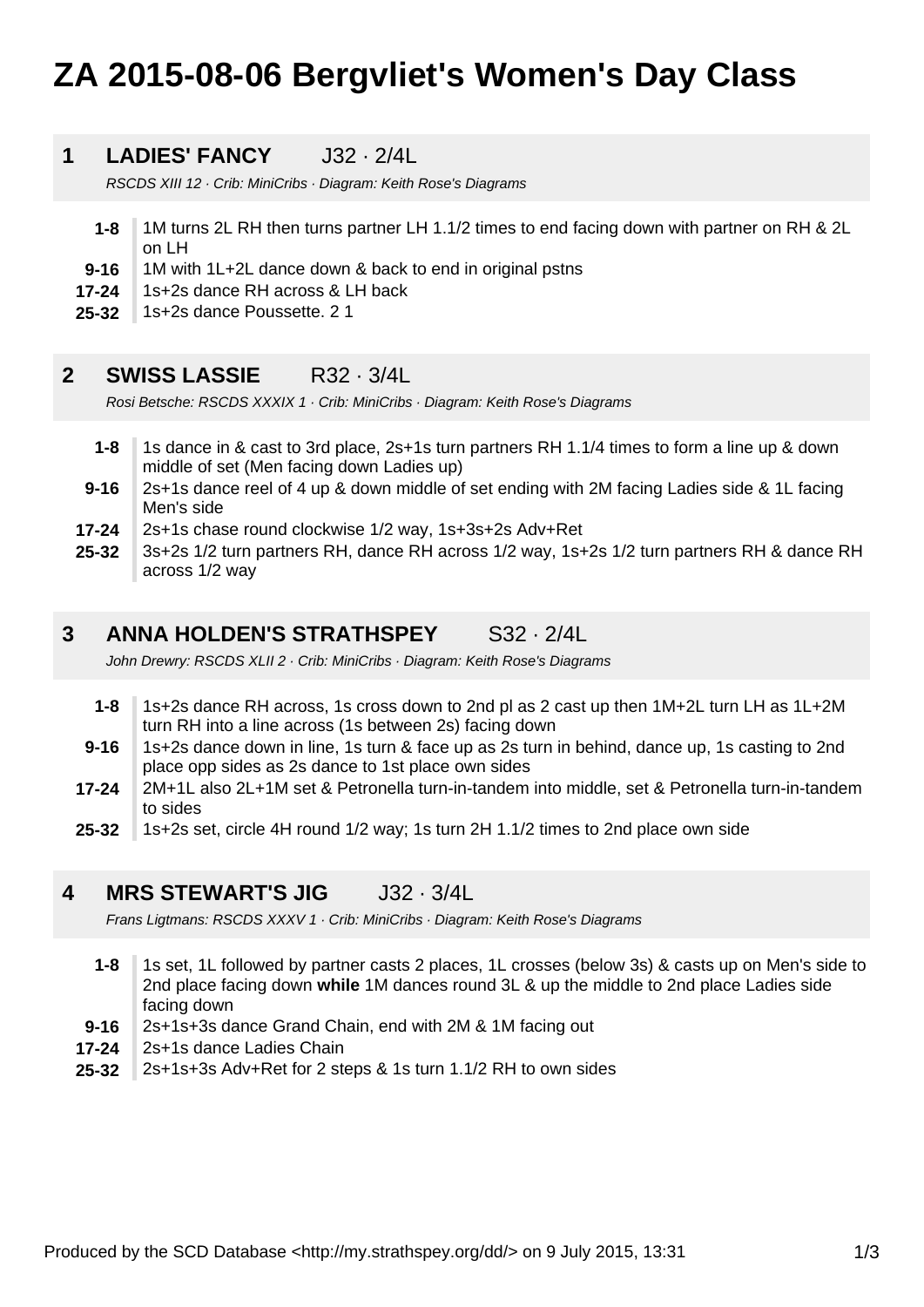### **5 THE AUSTRALIAN LADIES** R32 · 3/4L

Robert M Campbell: Glasgow Assembly And Other Scottish Dances · Crib: MiniCribs · Diagram: Keith Rose's Diagrams

- **1-8** 1s cross, cast down to 3rd place & 3s+1s dance RH across.
- **9-16** 1s lead up to top, cross, cast to 2nd place & 2s+1s dance LH across.
- **17-24** 2s & 3s set & cross RH as 1s cross RH & cast to right, 2s+3s set on sides & change pls RH as 1s cross RH up/down centre & cast to right
- **25-32** 3s & 2s set & cross RH as 1s cross RH & cast to right, 3s+2s set on sides & change pls RH as 1s cross RH up/down centre & cast to 2nd pls.

### **REFRESHMENT BREAK**

### **6 MISS JOHNSTONE OF ARDROSSAN** R32 · 5/5L

Roy Goldring: 14 Social Dances for 2000 · Crib: MiniCribs · Diagram: Keith Rose's Diagrams

- **1-8** 1s set & cast 1 place, 1s followed by 3s dance up & cast - 1s to 3rd place & 3s to 2nd place
- **9-16** 1s cross down & dance reflection reels of 3 with 4s+5s on opposite sides - 1s end in 3rd place opposite sides
- **17-24** 1s cross up & dance reflection reels of 3 on own sides with 2s+3s - 1s ending in 3rd place own sides
- **25-32** 1s set & cast down 1 place, 1s followed by 5s dance up between 4s & cast - 1s to 5th place & 5s to 4th place

### **7 MISS MILLIGAN'S STRATHSPEY** S32 · 3/4L

RSCDS: Leaflet Dances 1964 –1998 and Other Dances · Crib: MiniCribs · Diagram: Keith Rose's Diagrams

- **1-8** 1s+2s circle 4H round to left, 1s turn to face 2s & set, 1s cast **while** 2s dance up
- **9-16** 2s+1s+3s dance reflection reels of 3 on own sides 1s dancing in between 3s to start
- **17-24** 2s+1s+3s set, 2s+1s 1/2 turn LH, 1s followed by 2s lead down between 3s, cross & cast up on own sides
- **25-32** 1s+2s dance the Knot
- **8 THE LASS OF RICHMOND HILL** R32 · 3/4L

Fiona Turnbull: A Second Book of Graded Scottish Country Dances · Crib: MiniCribs · Diagram: Keith Rose's Diagrams

- **1-8** 1s lead down the middle & back to top
- **9-16** 1s cast 1 place & cross passing LSh, cast round 1st corner & turn partner LH to face 1st corners

**17-32** 1s dance Corner Chain with 1st & 2nd corners : 1s change pl RH with 1st crnrs, 1st crnrs turn LH in centre & return to places giving RH to 1s who turn LH in centre to face 2nd crnrs 1s change places RH with 2nd crnrs, 2nd crnrs turn LH in centre & return to places giving RH to 1s & 1s end with ½ turn LH to end 2nd pl own sides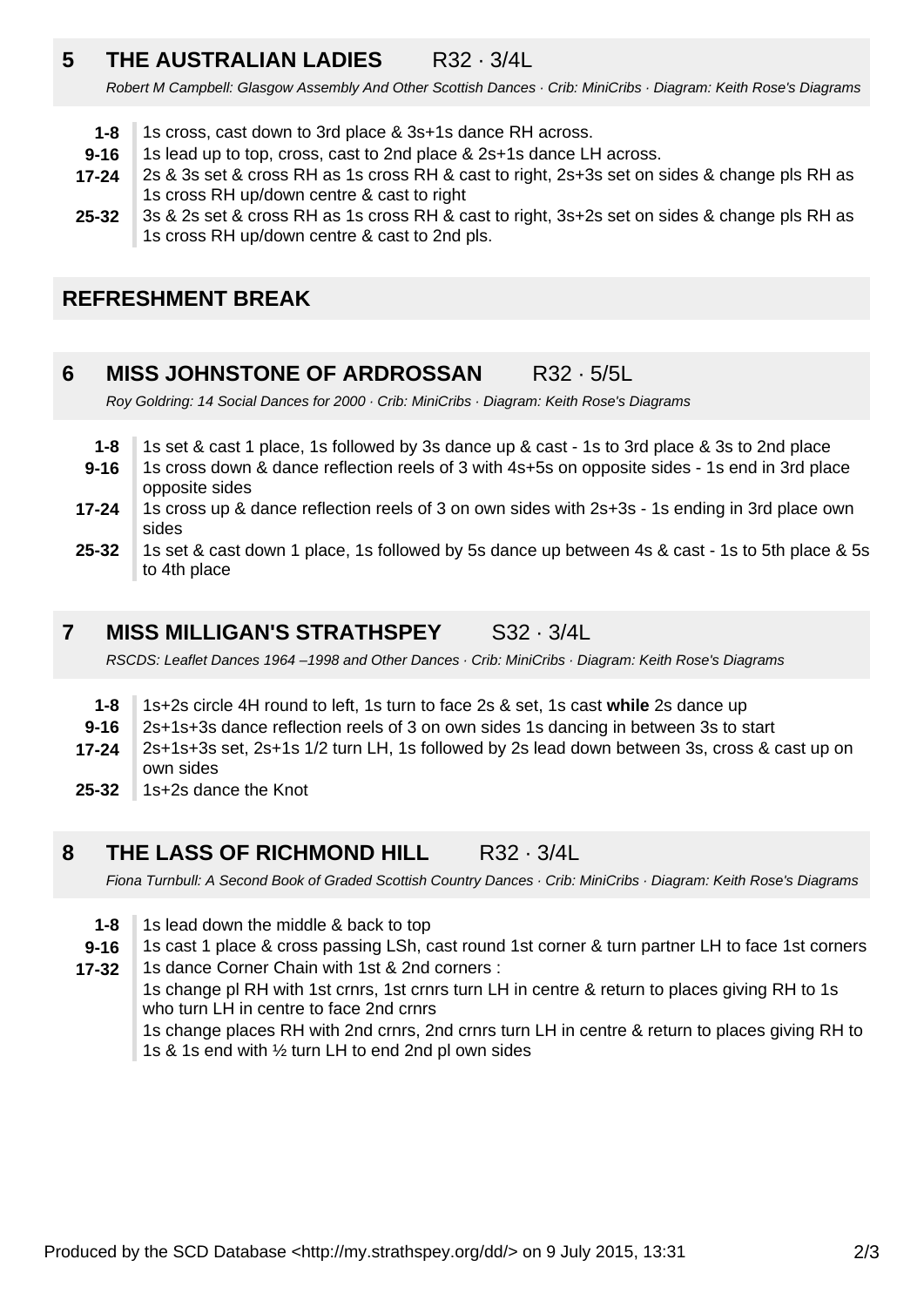### **9 JEAN MARTIN OF ABERDEEN** S32 · 3/3L

Muriel A Johnstone: Magazine Dances 2005-2009 · Crib: MiniCribs · Diagram: Keith Rose's Diagrams

- **1-8** 1s turn RH & cast 1 pl, all circle 6H round 3/4 way to left & end in lines of 3 across (Ladies face down & Men up)
- **9-16** All set & change places with partner RH, all circle 6H round 3/4 way to left & end in middle facing up. 3 1 2
- **17-24** All dance Allemande
- **25-32** 1s+3s dance the Bourrel to end 2 3 1 :

1M+3L set advg, 3/4 turn 2H & twirl to end BtoB (up/down middle L facing up & M down) **while** 1L+3M chase anticl'wise 1/2 way to face prtnr

1s+3s set to partners & turn 2H to own sides having changed places

### **10 MAIRI'S WEDDING** R40 · 3/4L

James B Cosh: A Guide to Scottish Country Dancing · Crib: MiniCribs · Diagram: Keith Rose's Diagrams

- **1-8** 1s turn RH & cast to 2nd place, 1s turn LH to face 1st corners
- **9-16** 1s dance 1/2 diagonal reel of 4 with 1st corners, 1s dance 1/2 diagonal reel with 2nd corners
- **17-24** 1s dance 1/2 diagonal reel with 3rd corner (pstns), 1/2 diagonal reel with 4th corner (pstns)
- **25-32** 1s dance reel of 3 across (Lady with 2s, Man with 3s - LSh to 1st corner)
- **33-40** 2s+1s+3s circle 6H round & back